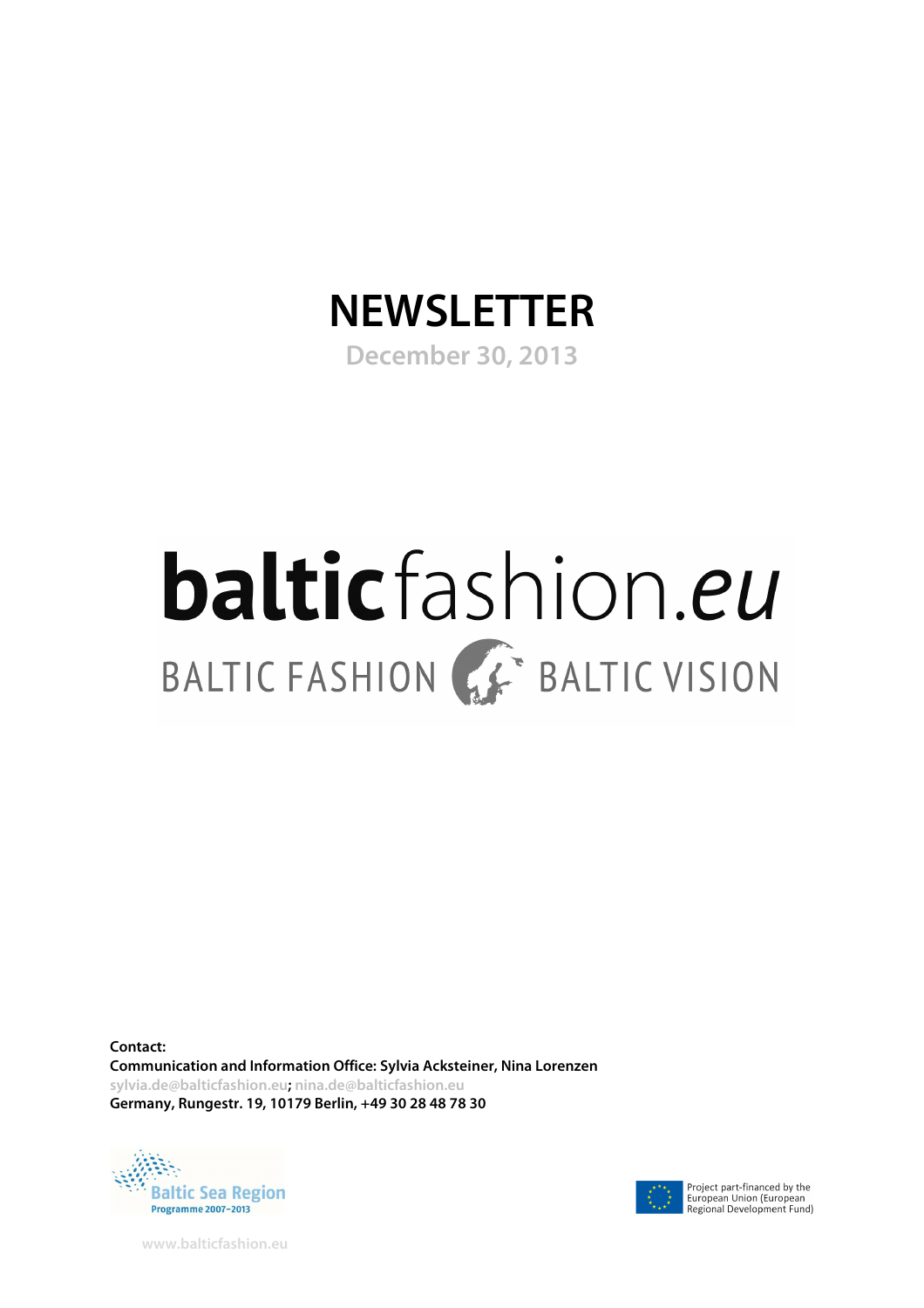**WELCOME** 



**To make clothes that matter.** © **Jan Berg** 

#### **Dear Colleagues,**

**We hope you all had wonderful holidays and are looking forward to ringing in the new year.** 

**In our last newsletter edition within the framework of Baltic Fashion EU, we are happy to share one of our last project activities with you: "To make clothes that matter", a practical research project by Pia Mouwitz from The Swedish School of Textiles which was just finalized this month. Last but not least, we give you an overview of our network's future plans.** 

**Once again, we would like to thank all partners for their contributions, hard work and commitment. Working with you was sometimes challenging, always inspiring, and certainly never boring.** 

**A very happy and healthy New Year 2014!** 

**Cordially,** 

**Sylvia Acksteiner & Nina Lorenzen Communication and Information Office** 

**P.S. Keep on following us for updates on Baltic Fashion on our homepage, Facebook and Twitter.** 

#### **TO MAKE CLOTHES THAT MATTER— FROM TRADITION TO NEW DESIGN AESTHETICS**

**Fast Fashion has made it possible for the consumer to afford more for less. "Out with the old, in with the new", is what we are told while our closets are overflowing. But there is a limit to growth. And the paradox which designers face becomes clear: If there is an abundance of fashion, then why design more clothes? What is the value of clothing in a consumption-oriented society?** 

**The project "To make clothes that matter" looked into these questions and answered them by designing clothes that communicate selected values. Pia Mouwitz, Baltic Fashion EU project partner and senior lecturer at The Swedish School of Textiles at the University of Borås brought together eleven designers from fashion companies and academies with different backgrounds. In the course of fall 2013, they all faced the challenge if, by including and communicating selected values, it is still possible to make clothes that matter.** 



**Practical work on mini mannequins.** © **Pia Mouwitz** 

**During two meetings, the participants—from different design backgrounds such as Sami culture, mass production, tailoring and others—discussed the value of expression, tradition and techniques. "It is important to give designers a new point of departure within the design process. Through practical research about values, we can contribute to a new design based on tradition and make innovative clothes that matter", claims Pia Mouwitz. In the end, the designers created one outfit or accessory to be shown in an exhibition. All materials were manufactured either in the laboratories at the Swedish School of Textiles or in cooperation with a Swedish company. On December 16th, the online exhibition was launched.** 





Project part-financed by the European Union (European<br>Regional Development Fund)